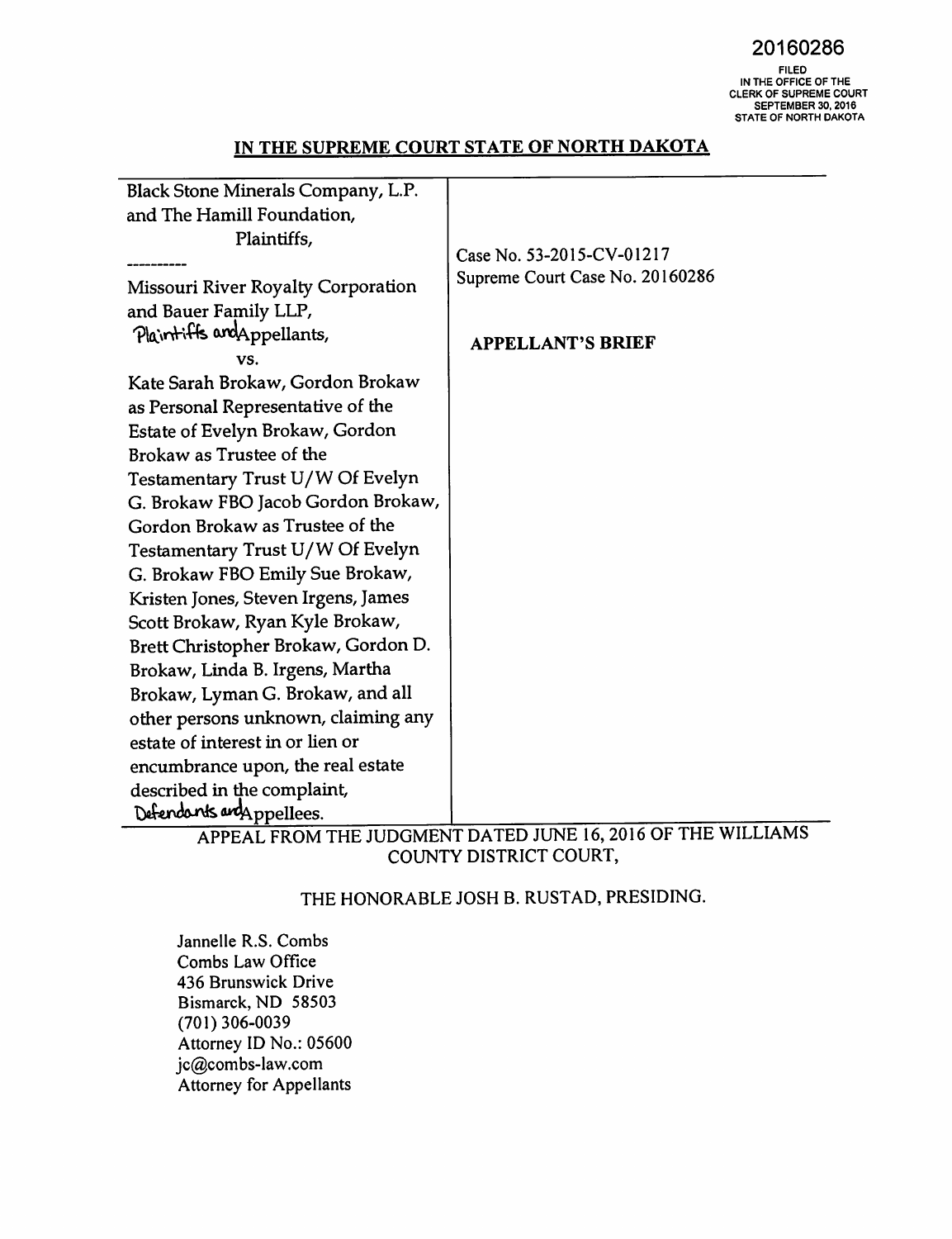# **TABLE OF CONTENTS**

| A.                                                                                                                   |
|----------------------------------------------------------------------------------------------------------------------|
| Oil production is no longer required for possession minerals due to legislative<br><b>B.</b>                         |
| $\mathcal{C}_{\mathcal{C}}$<br>The District Court erred in its determination of the ownership of the subject mineral |
|                                                                                                                      |
|                                                                                                                      |
|                                                                                                                      |
|                                                                                                                      |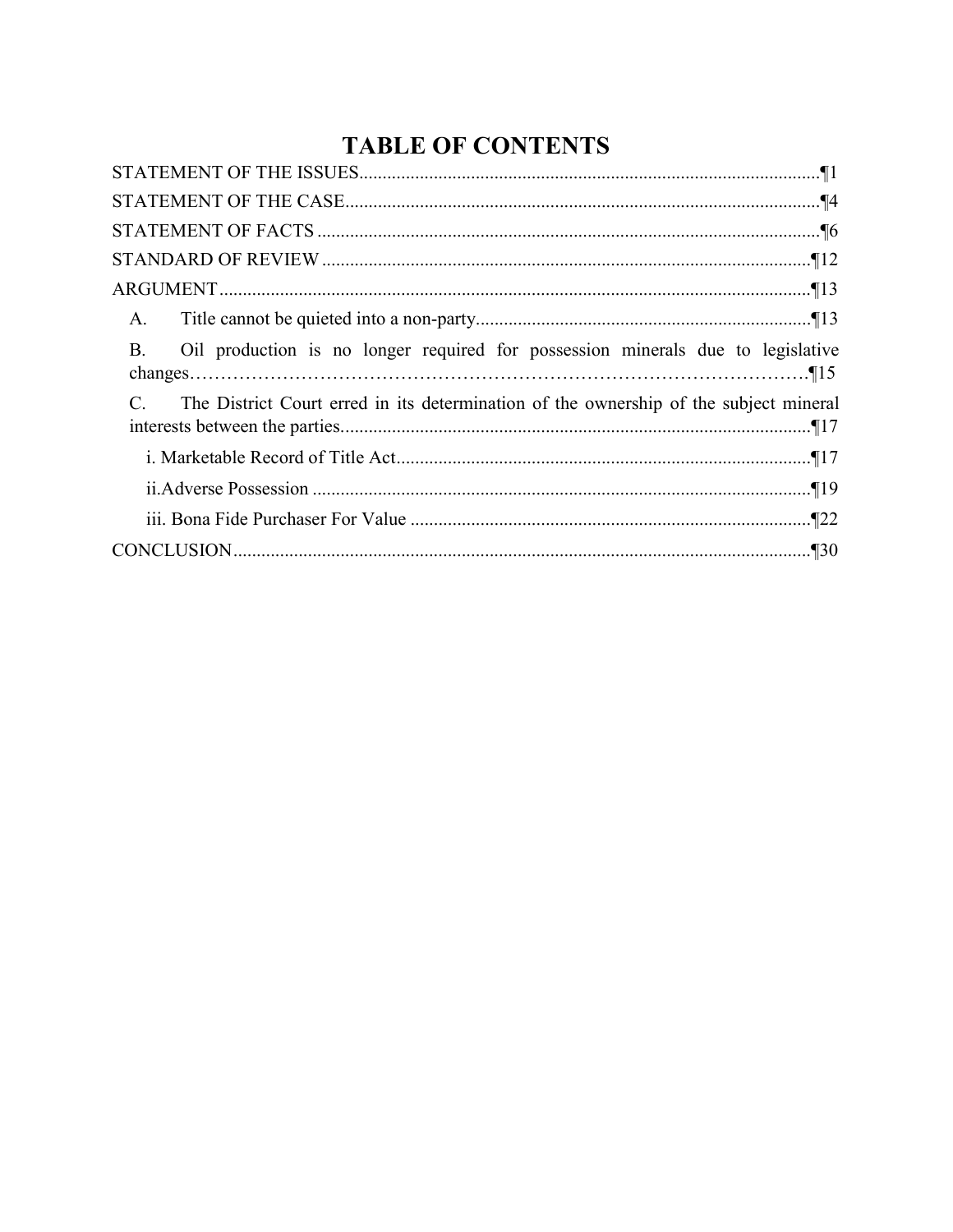# **TABLE OF AUTHORITIES**

## **Cases**

#### **Statutes**

| <b>Other Authorities</b> |  |
|--------------------------|--|
|                          |  |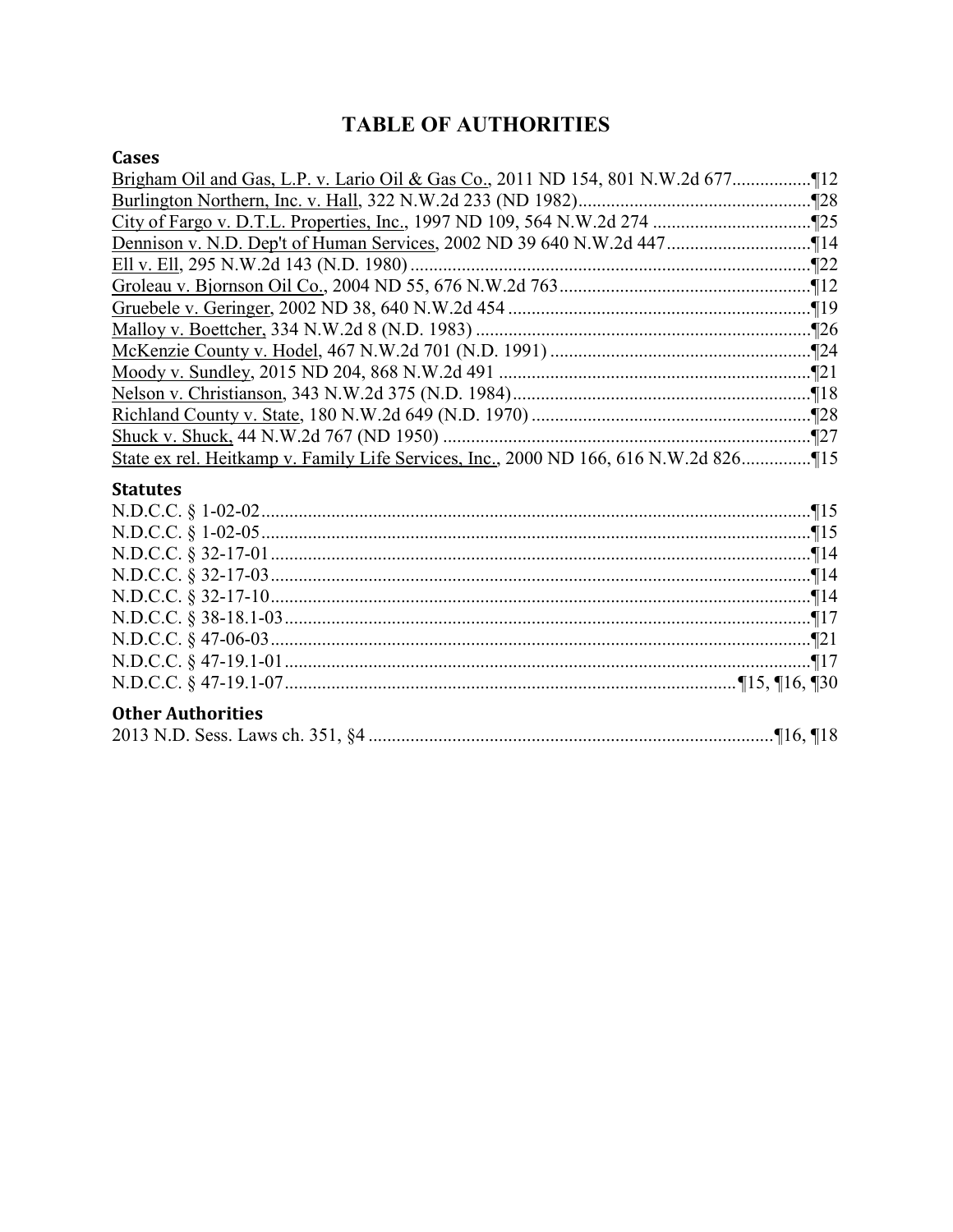# STATEMENT OF THE ISSUES

- ¶1. Whether a quiet title action can quiet title in a non-party and fail to address what interest other parties possess.
- ¶2. Whether oil production is required for possession of minerals for adverse possession in light of legislative changes.
- ¶3. Whether the District Court erred in its determination of the ownership of the subject mineral interests between the parties.

# STATEMENT OF THE CASE

¶4. This is an appeal from a quiet title judgment. (App 76). The case was filed in Williams County District Court on October 7, 2015. (App. 3). Missouri River Royalty Corporation, Bauer Family LLP, Black Stone Minerals Company, L.P., and The Hamill Foundation (hereinafter collectively "Missouri River Group") initiated this action against the successors to the interest of Martha Brokaw and Lyman G. Brokaw (hereinafter collectively "Brokaw"). (App. 7). Ownership of the minerals under one hundred sixty (160) acres of land in Williams County is at issue to property in Township One Hundred Fifty-five (155) North, Range One Hundred (100) West in Section Twenty-eight (28), including the South One-Half of the Northeast Quarter and the North One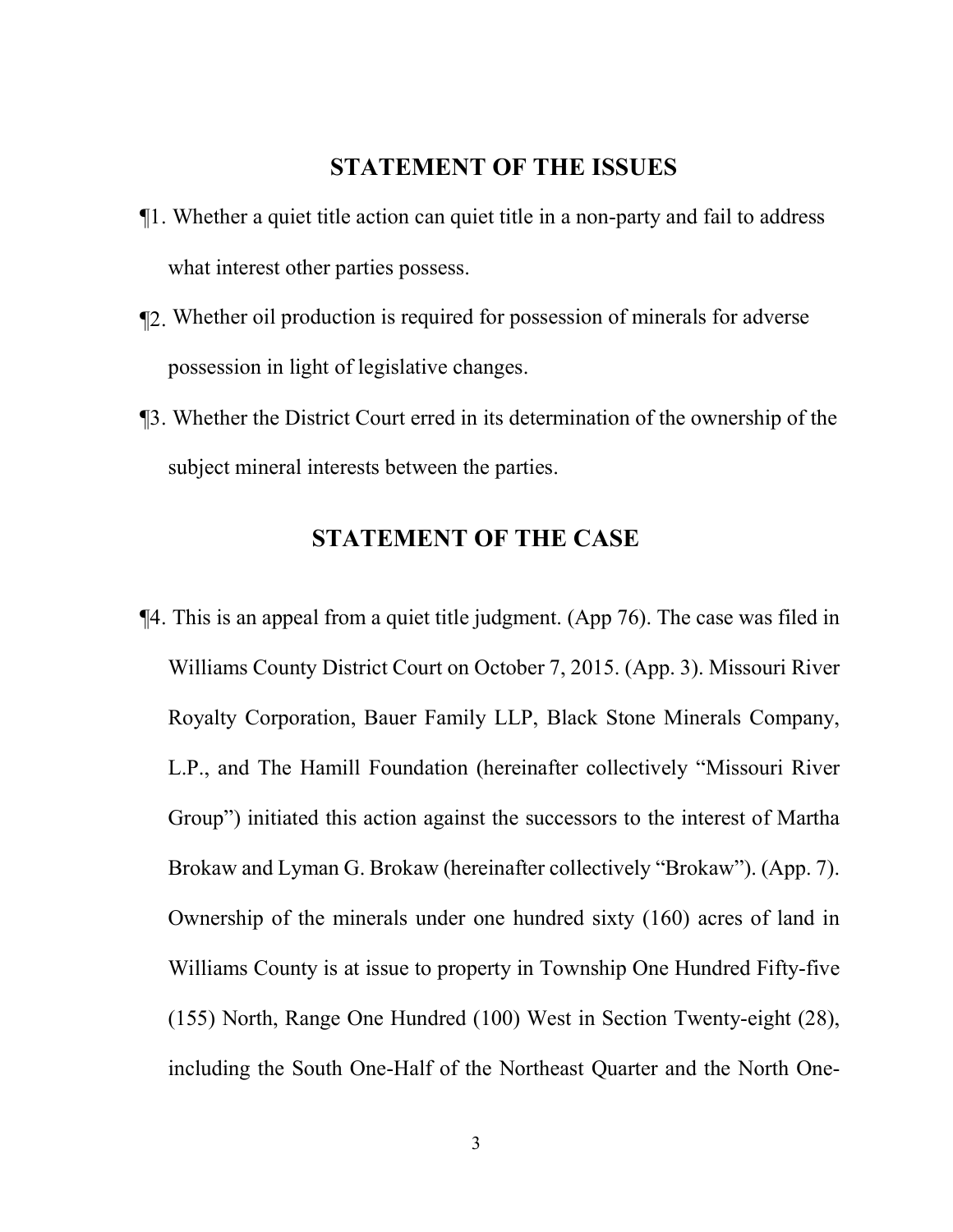Half of the Southeast Quarter (hereinafter "Subject Property"). (App. 7). Brokaw is claiming that they own one-half of the minerals due to a December 19, 1945 Judgment. (App. 14).

¶5. Both sides filed for summary judgment. The Honorable Joshua B. Rustad found in favor of Brokaw. (App. 70). This is an appeal from the Williams County district court's judgment dated June 16, 2016. (App. 79). The 2016 Order found that the 1945 Judgment "unambiguously vested titled {sic} of the Subject Lands in Lyman Brokaw and Martha Brokaw as fee simple owners as tenants in common." (App. 72). The Order then just summarily dismissed the adverse possession, laches and Record Marketable Title Act claims, indicating they failed to establish a "genuine issue of material fact to support" those arguments. (App. 73). Additionally, the 2016 Order indicated that the bona fide purchaser for value argument was "without merit" and that other contentions were without merit and not considered; all conclusions without providing any further analysis. (App. 73). The Order and Judgment then vested the minerals in various Brokaw family members and one-half of the interest in "North American Royalties Inc. and Successors in interest (Plaintiffs)." (App. 74, 76). North American Royalties Inc. is not a party to this action.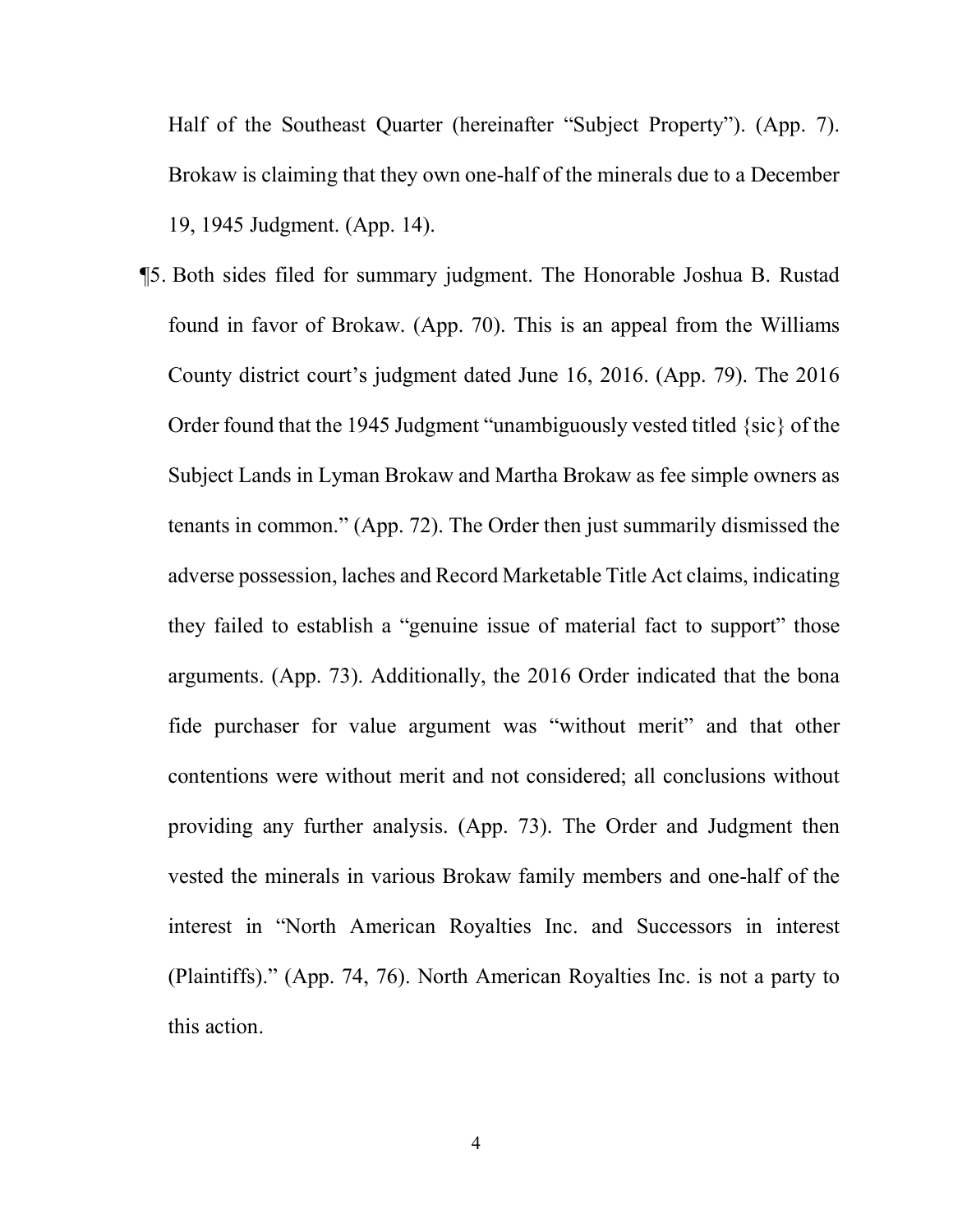### STATEMENT OF FACTS

- ¶6. A County Tax Deed granted all title to the subject property ONLY to Lyman Brokaw on October 1, 1945. (App. 20). The Judgment to cure that tax title entered on December 19, 1945, states that "Lyman G. Brokaw, also known as L.G. Brokaw, and Martha Brokaw, his wife, are the owners in fee simple absolute . . . ." (App. 21-22). On June 23, 1958, Lyman G. Brokaw executed a Mineral Deed conveying "an undivided full interest" in the minerals under the subject Property to the predecessor in title to the Missouri River Group. (App. 23). Martha Brokaw did not join in the Mineral Deed.
- ¶7. While Brokaw would like to believe that the chain of title stops at this point, it does not for the Missouri River Group. Since and from that 1958 Mineral Deed, the Missouri River Group has recorded and acted as owners of the entire mineral interest. (App. 33-34). In fact, the 2001 death certificate attachment shows that Brokaw made no claim to the minerals and listed the interest as only a surface interest. (App. 29).
- ¶8. Meanwhile, a claim to minerals is shown in title through deeds from the Missouri River Group including multiple leases. (App. 39-68). In addition, the judgment that conferred an interest to Martha Brokaw lists her as Lyman's wife and that with Lyman, she owned fee simple absolute. (App. 21). This could have been that she had a homestead interest, or that she had some type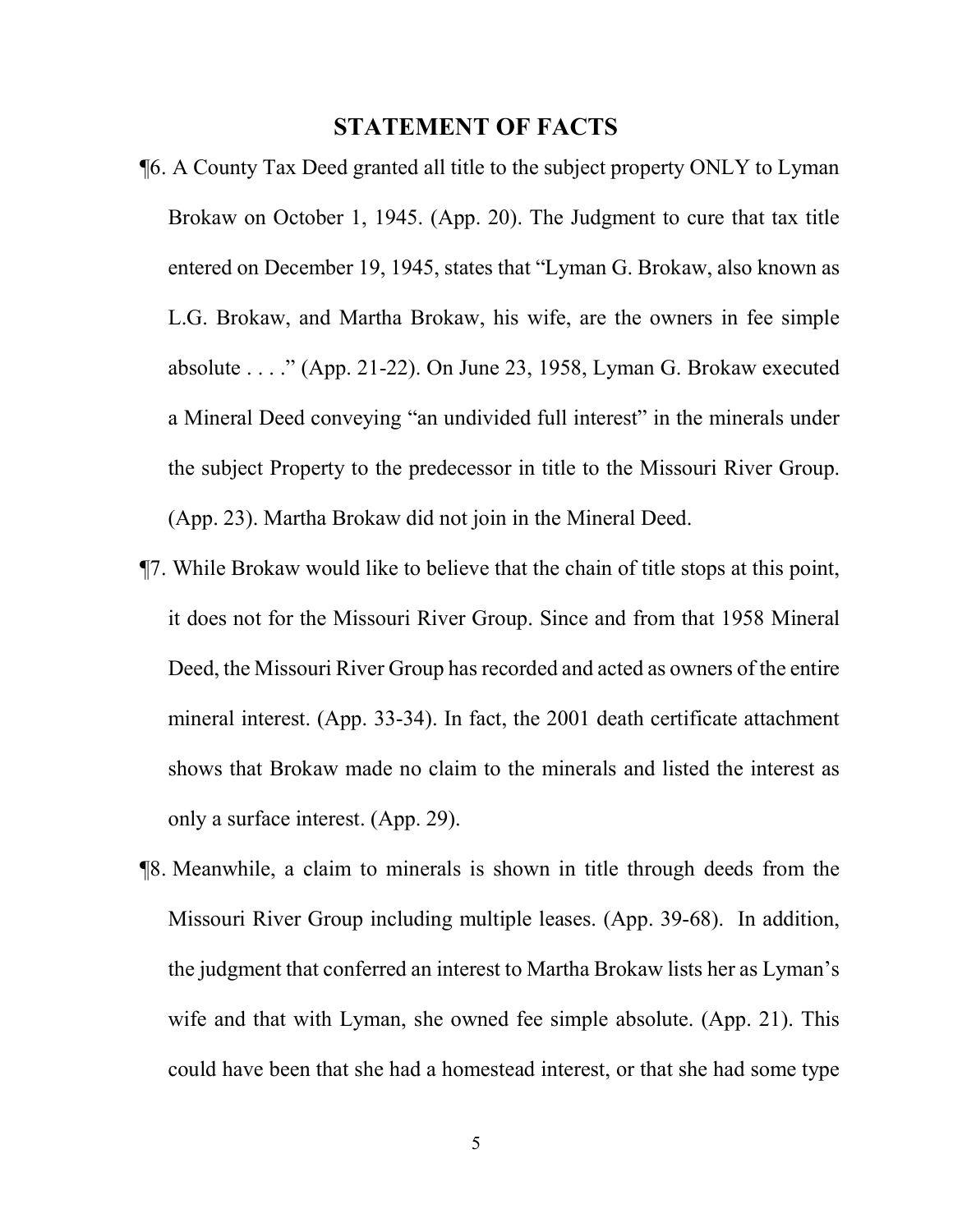of other surface interest such as an unrecorded lease. The record is silent, except for the 1945 judgment. The tax deed was clearly to Lyman solely, and Lyman and his successors in title until 2015 acted as if Lyman deeded 100% of the minerals. (App. 20-32). Whatever interest Martha had in the property was never evidenced by any deed into her name nor was it clear what interest she had pursuant to the judgment. But the actions of Brokaw until 2015 all point to the idea that Martha Brokaw had no mineral interest in the property.

- ¶9. Since the parties are relying upon record title documents, Brokaw has espoused ALL records that evidence their possession of the property. No oil and gas leases, statements of claim nor mineral deeds were included, except for the 2015 personal representative's deed have been produced by Brokaw that evidence mineral ownership. (App. 24-32). In fact, mineral reservations are not even mentioned in the 1963 deed nor the 1967 and in fact ONLY a surface interest is claimed in the attachment to the 2001 Dale Brokaw death certificate. (App. 24-29). Finding this surprise mineral claim, Brokaw now is trying to take back mineral rights which have been openly, notoriously and continuously claimed by the Missouri River Group since 1958.
- ¶10. Missouri River Group provided a timeline of title transfers after the deed from Lyman Brokaw of the "FULL" mineral interest. (App. 33-34). The title transfers listed on the Exhibit show predecessors in title in white while the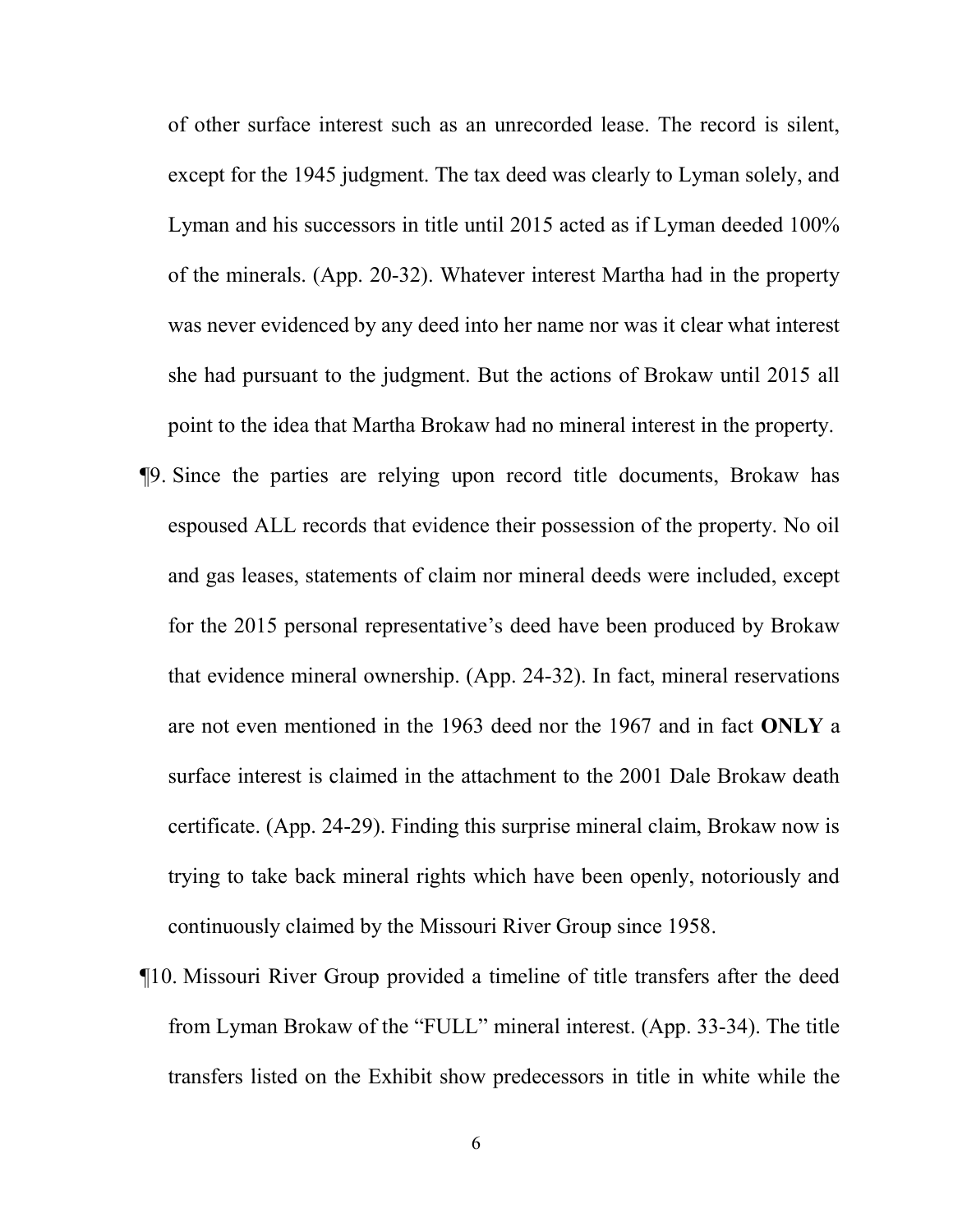current owners are in black with their current interest in parenthesis. Where listed on the face of the deed, the amount of minerals is listed on the title summary or else it provides for a conveyance of all interests. Each of the deeds which provide the basis for the Exhibit A chain of title are contained within the record. (App. 39-58). If there had been a real interest in claiming mineral title, Brokaw would have done so in 1963, 1967 or 2001 at which points Brokaw would have been put on notice of the recorded instruments listed on chain of title. (App. 24-32).

¶11. Brokaw's stance would provide that all of the claims of ownership since 1958, except for The Hamill Foundation and its predecessor, were by strangers to title. Since the chain of title clearly shows a different intent, summary judgment should have been made in favor of the manner title has been held and exercised from 1958. Instead, the 2016 Order for Judgment found that the 1945 Judgment "unambiguously vested titled {sic} of the Subject Lands in Lyman Brokaw and Martha Brokaw as fee simple owners as tenants in common." (App. 72). The 1945 judgment did not contain the words "as tenants in common."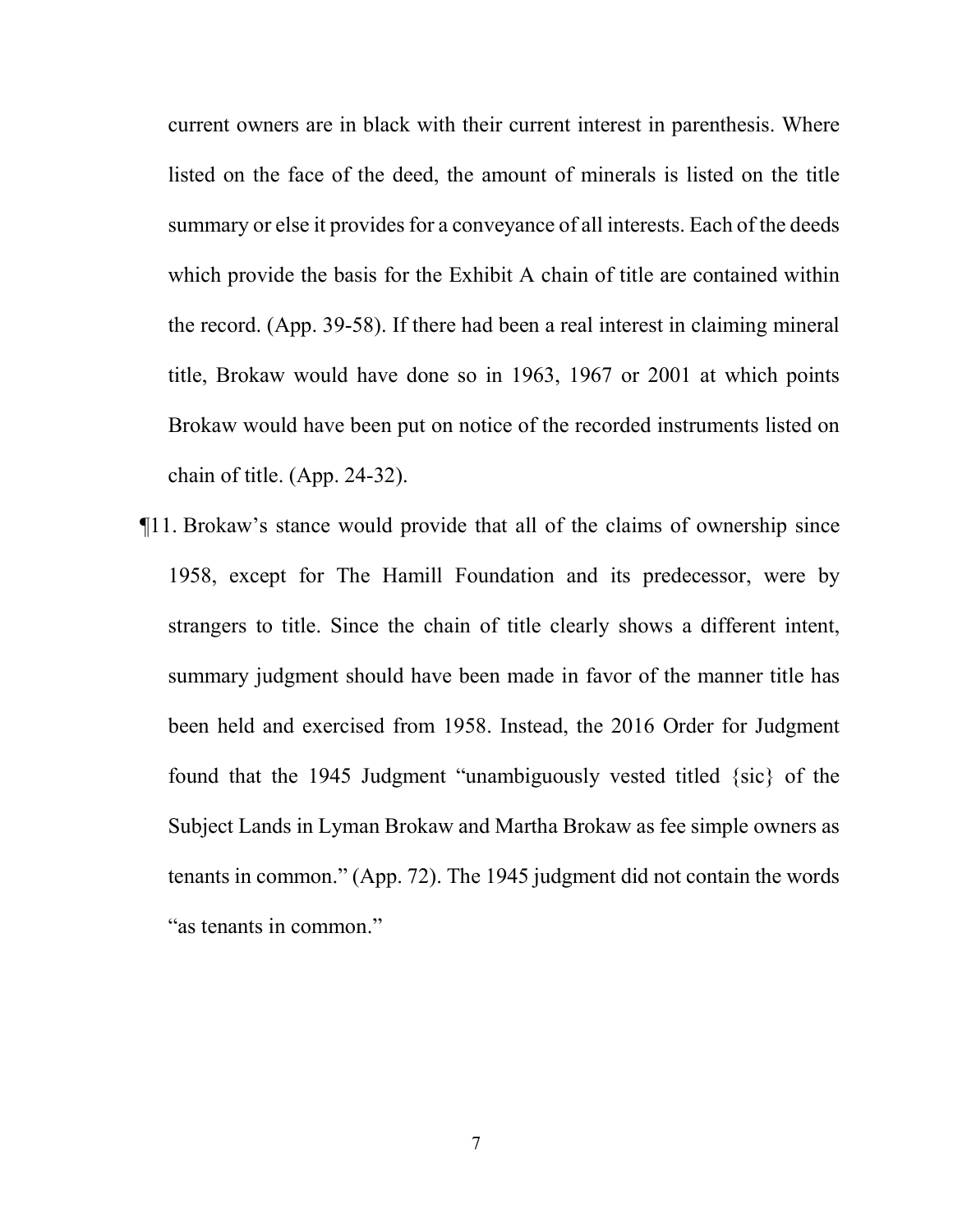## STANDARD OF REVIEW

¶12. This matter comes before the Court from a summary judgment. The parties

submitted competing motions and agreed that there are no genuine issues of

material fact.

"Under N.D.R.Civ.P. 56, summary judgment is a procedural device for promptly resolving a controversy on the merits without a trial if there are no genuine issues of material fact or inferences that can reasonably be drawn from undisputed facts, or if the only issues to be resolved are questions of law. The party moving for summary judgment must show there are no genuine issues of material fact and the case is appropriate for judgment as a matter of law. A district court's decision on a motion for summary judgment is a question of law that we review de novo on the record. In determining whether summary judgment was appropriately granted, we view the evidence in the light most favorable to the party opposing the motion, giving that party the benefit of all favorable inferences which can reasonably be drawn from the record."

Brigham Oil and Gas, L.P. v. Lario Oil & Gas Co., 2011 ND 154,¶ 13, 801

N.W.2d 677. The documents of record and indications of ownership submitted by the Missouri River Group are not in contest. "Summary judgment under N.D.R.Civ.P. 56 is a procedural device for promptly and expeditiously disposing of an action without a trial if either party is entitled to judgment as a matter of law and no dispute exists as to either the material facts or the reasonable inferences to be drawn from undisputed facts, or if resolving the factual disputes will not alter the result." Groleau v. Bjornson Oil Co., 2004 ND 55, ¶5, 676 N.W.2d 763.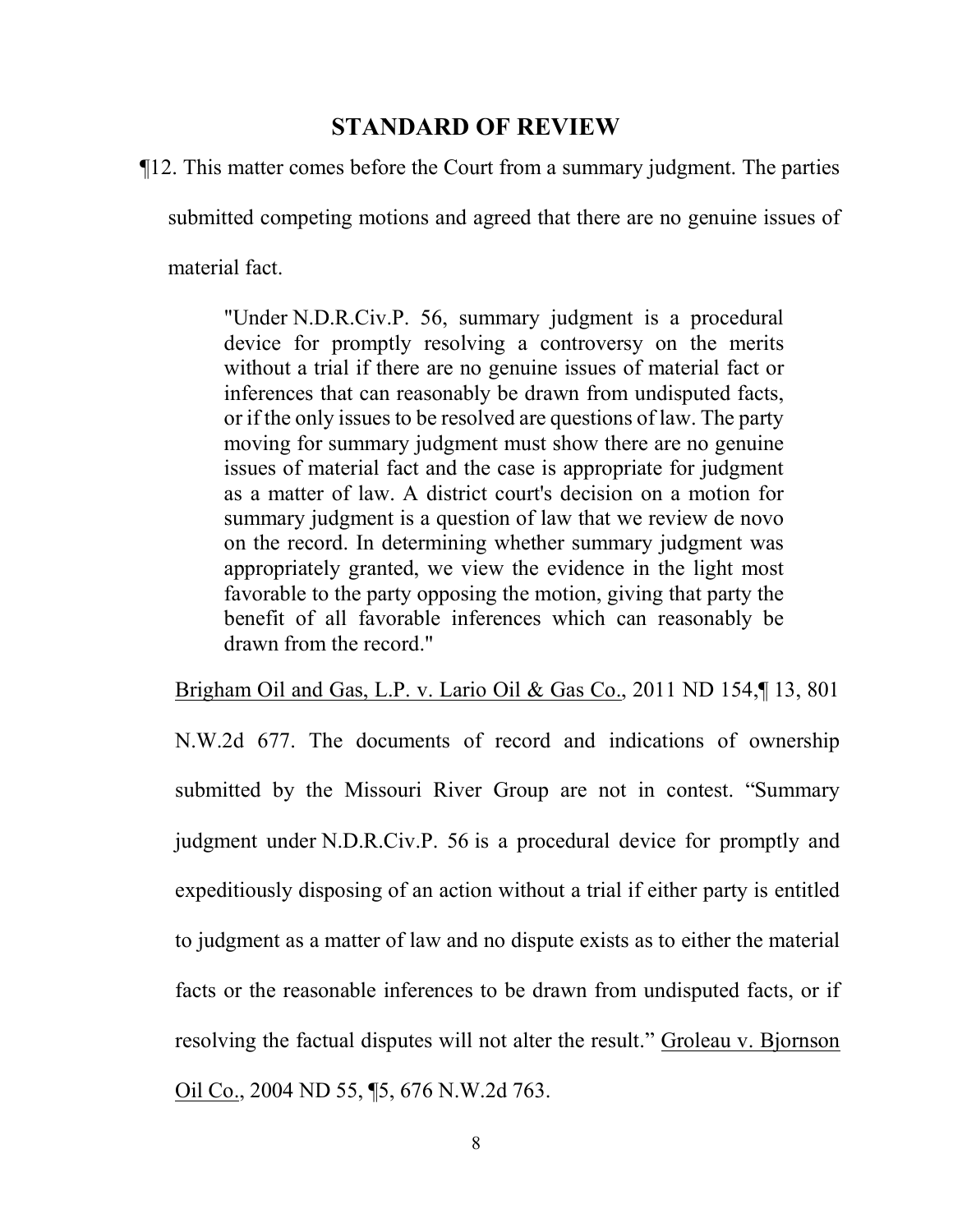#### ARGUMENT

A. Title cannot be quieted into a non-party.

- ¶13. This matter has a pending Motion to Correct Judgment which has not been ruled upon as of the date of this document. (App. 77). The 2016 Order and Judgment are as unclear for ownership as the 1945 judgment. The current Judgment finds title in an entity who is no longer in the chain of title, namely North American Royalties, Inc. (App. 76). The Hamill Foundation would be entitled to the one-half interest under this Judgment. This was clear in the title summary provided to the lower court. (App. 33-34). In 1958 Claud B. Hamill gets a one-half interest from North American Royalties, Inc. (App. 39). And the deed states that it is a one-half interest in the minerals, not one-half of Grantor's interest, that is conveyed. In 1959, North American tries to transfer a one-fourth interest to Hill. (App. 40). After 1958 North American Royalties, Inc. would have nothing to transfer if Martha Brokaw owned one-half of the minerals. "The person is charged with constructive notice of properly recorded instruments affecting title to the real property." Holverson v. Lundberg, 2016 ND 103, ¶20, 879 N.W.2d 718.
- ¶14. The statutory mechanism for quiet title provides that the action can be had "against any person claiming an estate or interest in, or lien or encumbrance upon, the same." N.D.C.C. § 32-17-01. Additionally, multiple plaintiffs can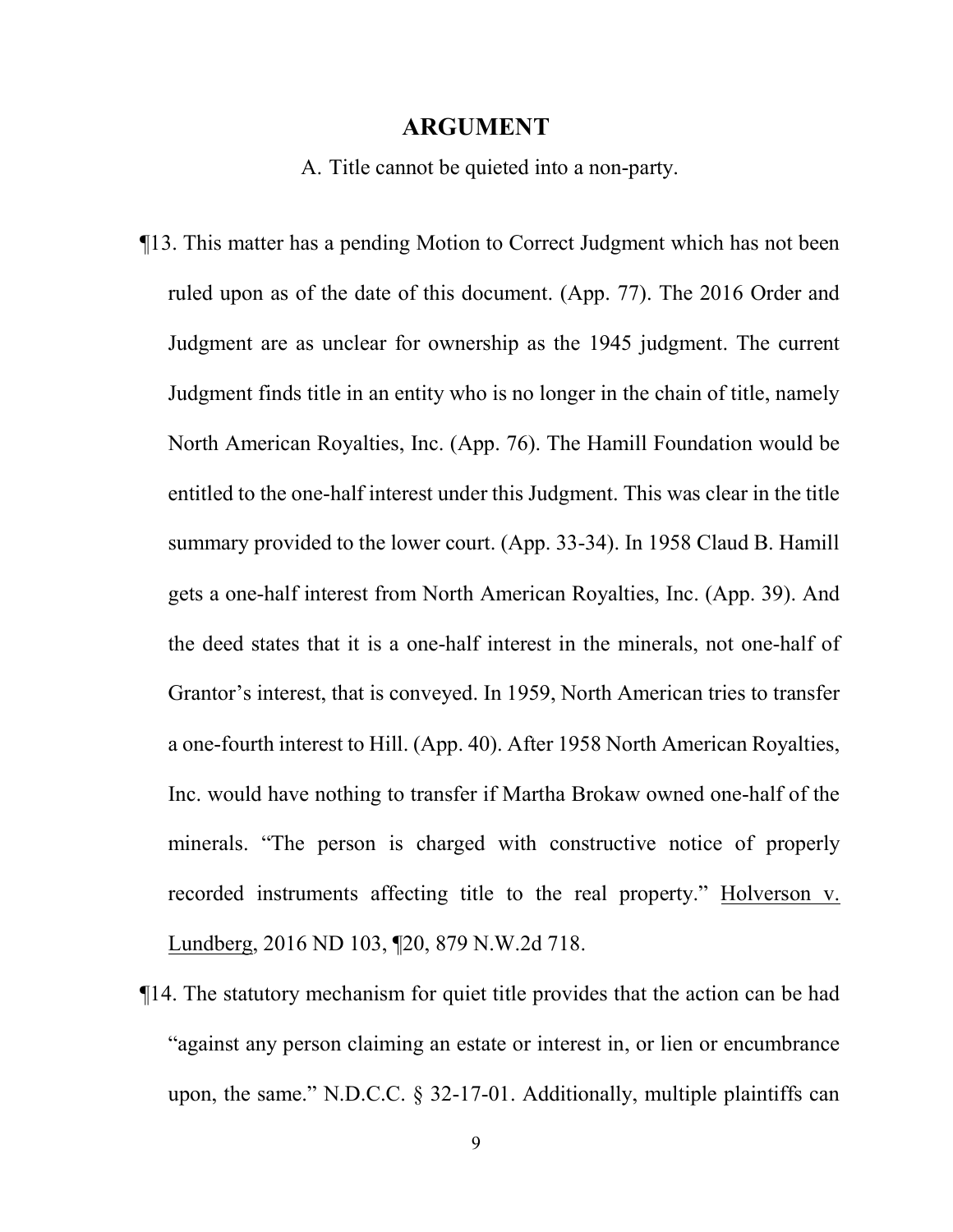join in the action specifically by statute. N.D.C.C. § 32-17-03. The court failed to "find the nature and extent of the claim asserted by the various parties, and shall determine the validity, superiority, and priority of the same." N.D.C.C. § 32-17-10. By lumping the Missouri River Group's claims with North American, especially when the Group agreed that if Martha Brokaw had an interest then Hamill Foundation is whole in their claim and the remaining members of the Group have nothing, does not quiet title of all of the interest plead to the lower court. The nature and extent of claims of the Missouri River Group are not determined at all because each of the four entities are not even mentioned as to what interest, if any they have in the property. No validity, superiority or priority of the Missouri River Group's claims are decided. Dennison v. N.D. Dep't of Human Services, 2002 ND 39, 15, 640 N.W.2d 447. This Court should reverse the lower court's judgment and a remand with direction to remove non-party North American Royalties, Inc. from the judgment and adjudicate exactly what interest each actual party to the action has.

- B. Oil production is no longer required for possession minerals due to legislative changes.
- ¶15. The Judgment in this matter makes no substantive findings to the many arguments the Missouri River Group makes. The Judgment seems to find that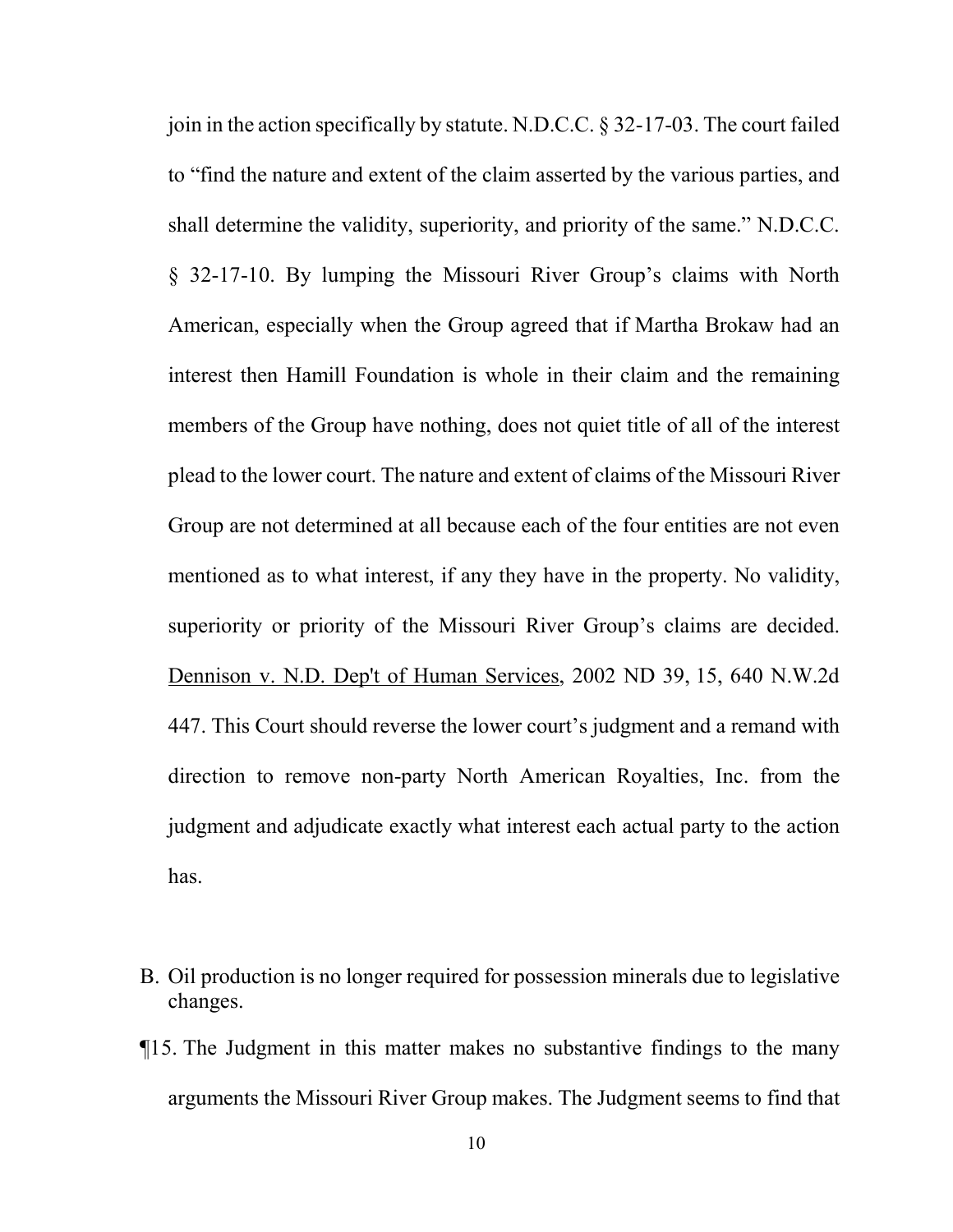because a 1945 judgment includes Martha Brokaw, then anything that happens after time is immaterial until there is oil production. This is incorrect for multiple reasons; one of which is that the legislature has changed the law affecting mineral ownership. "Interpretation of a statute is a question of law fully reviewable on appeal." State ex rel. Heitkamp v. Family Life Services, Inc., 2000 ND 166, ¶ 7, 616 N.W.2d 826. The statute is interpreted with words given their plain and ordinary meaning. N.D.C.C. § 1-02-02. If the statutory language is clear and unambiguous, the legislative intent is presumed clear from the face of the statute. N.D.C.C.  $\S$  1-02-05. In this case the new language of N.D.C.C. § 47-19.1-07 is clear and changes how possession is treated in North Dakota.

¶16. In the 2013 legislative session, N.D.C.C. § 47-19.1-07 was amended by 2013 N.D. Sess. Laws ch. 351, §4. In addition to clarifying language in the statute, the following sentence was added, "The holder of an interest in severed minerals is deemed in possession of the minerals if that person has used the minerals as defined in section 38-18.1-03 and the use is stated in the affidavit of possession provided for in this section." N.D.C.C. § 47-19.1-07. Production is no longer required to remove stale title claims. The Missouri River Group offers clear legal theories upon which they have superior title: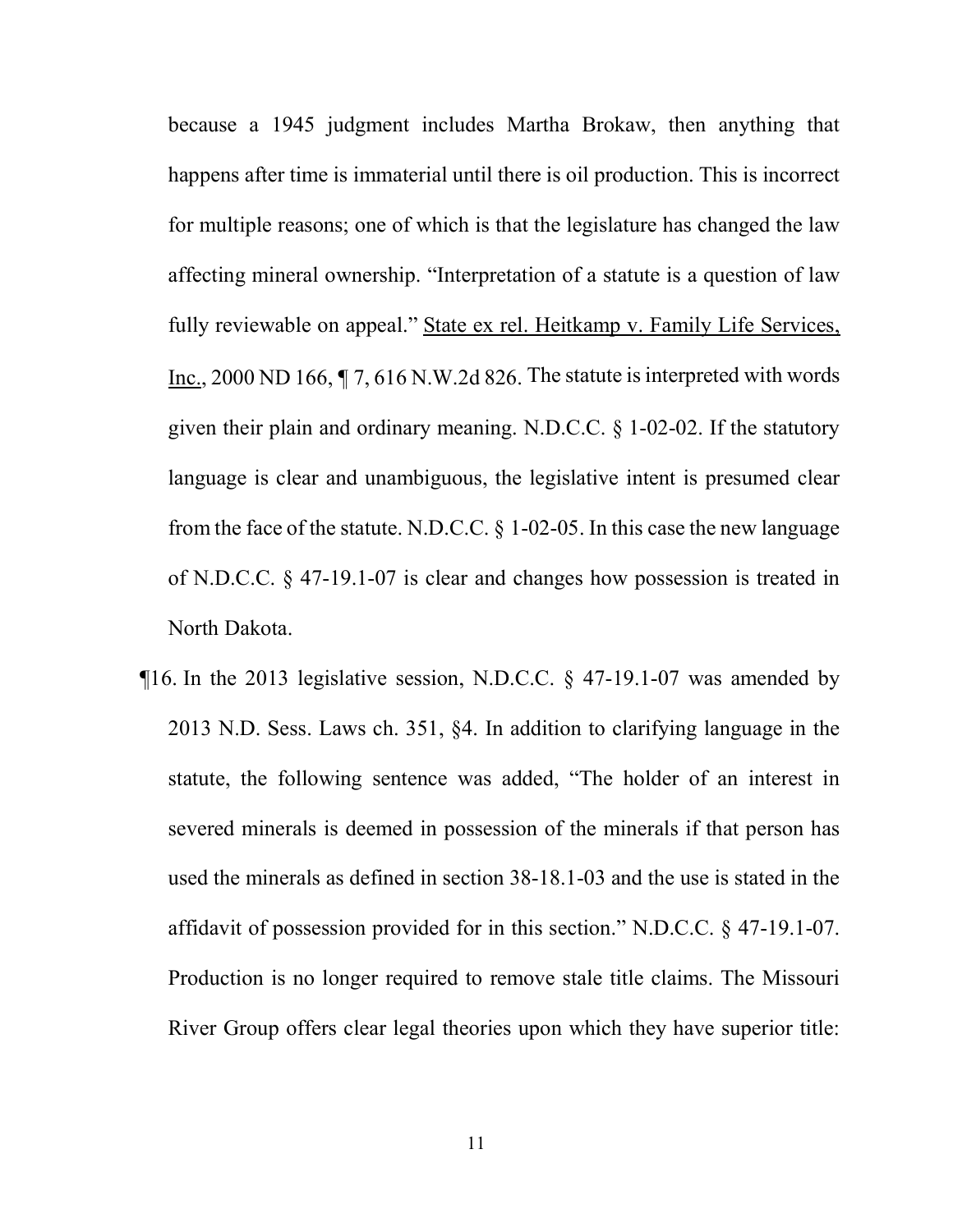Adverse possession, Marketable Record Title Act and bona fide purchaser for value.

- C. The District Court erred in its determination of the ownership of the subject mineral interests between the parties.
	- i. Marketable Record of Title Act

¶17. Under the Marketable Record Title Act:

Any person that has an unbroken chain of title to any interest in real estate and that person's immediate or remote grantors under a conveyance or other title transaction that has been of record for a period of twenty years or longer, and is in possession of the interest, is deemed to have a marketable record title to the interest, subject solely to the claims or defects that are not extinguished or barred by the application of this chapter, instruments that have been recorded less than twenty years, and encumbrances of record not barred by the statute of limitations.

N.D.C.C. § 47-19.1-01. In 2013, the legislature clarified that possession is any of the acts under N.D.C.C. § 38-18.1-03. Brokaw claims their title is related solely to the deeds, which fail to mention mineral ownership from 1945 until 2015. In fact, the type of Affidavit that the statute intends to eliminate these stale claims was filed by Black Stone Minerals Company, L.P. on March 25, 2014. (App. 69). Only the Missouri River Group claims minerals and are leased as such. No such lease nor Statement of Claim appear of record for Brokaw. The only chain with title over twenty years is the Missouri River Group's chain.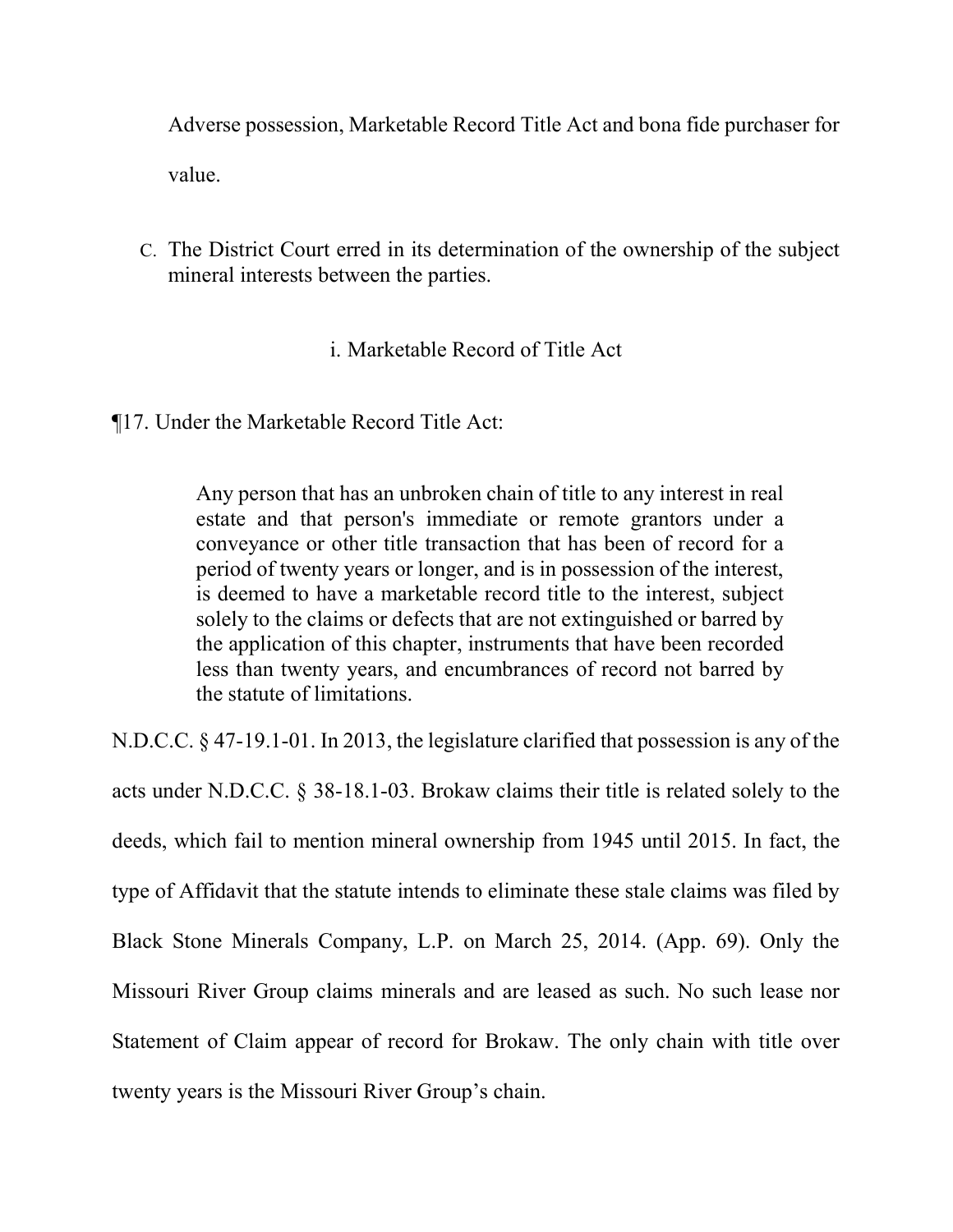¶18. The change legislatively to allow Statements of Claim and leases to evidence possession then impacts how possession of minerals was previously determined. Nelson v. Christianson, 343 N.W.2d 375, 379 (N.D. 1984). Production is not even necessary, though it could be one of the ways in which a mineral owner possesses mineral rights. The legislature determined that these type of documents, if of record for over twenty years, will remove stale claims, like Brokaw's mineral claim. 2013 N.D. Sess. Laws ch. 351, §4. Our caselaw needs to reflect that change to allow possession to occur before production or the Affidavit of Marketable Title is useless for practitioners.

#### ii.Adverse Possession

¶19. In order to satisfy a claim under adverse possession, the Missouri River Group needs to show ownership that is "actual, visible, continuous, notorious, distinct, and hostile, and of such charge to unmistakably indicate an assertion of claim of exclusive ownership." Gruebele v. Geringer, 2002 ND 38, ¶7, 640 N.W.2d 454. ¶20. In the present case, Brokaw alleges that Lyman Brokaw had only a one-half mineral interest. Lyman's first deed to The Hamill Foundation predecessors in title would have taken all of his mineral interest. (App. 39). Nonetheless, one year later, the Bauer Family, L.L.P.'s and Missouri River Royalty Corporation's predecessors took another one-fourth mineral interest. (App. 40). In 1977, Black Stone Minerals Company, L.P.'s predecessor in title received the remaining portion of minerals.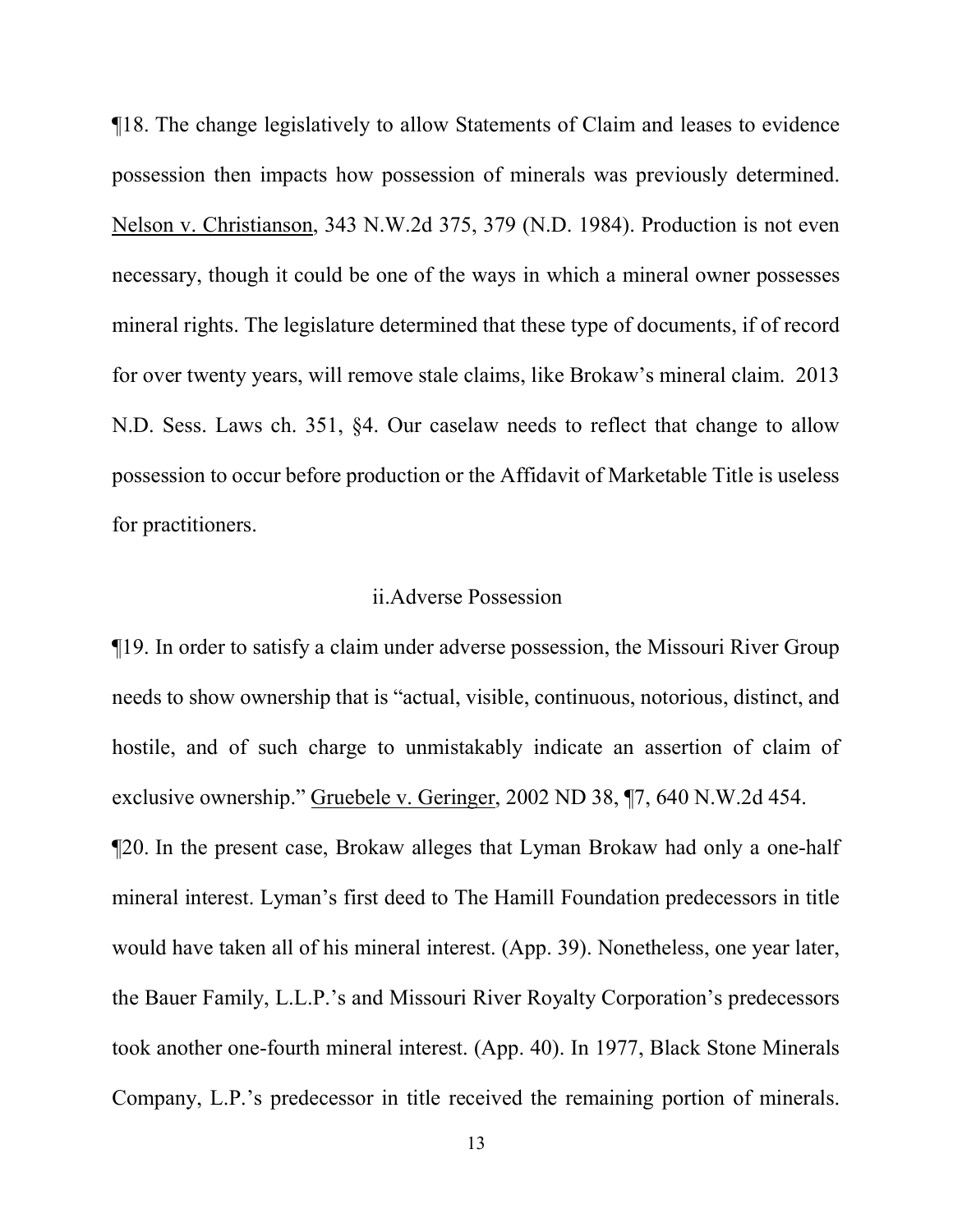(App. 41). All of these documents are of record from 1958 to 2005, which are actual and truly visible as recorded documents. There are no gaps in title nor gaps in Missouri River Group's claim, while Brokaw has a gap in claim by the death certificate of Dale Brokaw only claiming a surface interest. (App. 29).

¶21. In addition, the oil and gas leases provided show actual possession of the minerals. (App. 59-68). No leases were proffered by Brokaw, and in fact no attempt to possess the minerals on the property was shown from 1958 to 2015. Meanwhile the chain of title of the Missouri River Group has been continuous and distinct. In fact, with the lack of continuous possession, Brokaw is unable to show twenty years of ownership pursuant to N.D.C.C. § 47-06-03. Even excluding the surface deeds where there were no mineral reservations, exceptions or inclusions, the 2001 death certificate clearly shows no intent of Brokaw to claim the minerals. (App. 29). Their ownership is therefore not adverse for twenty years. Brokaw cannot make a claim based on recorded documents because of the 2001 death certificate. The chain of title by the Missouri River Group of more than the one-half interest that Brokaw claims the deeds show, was exclusive from the 1958 forward until 2015. In 1967 Dale and Evelyn Brokaw, as joint tenants, received title in a Warranty Deed that makes no mention of minerals. (App. 26). In 2001, Dale Brokaw's death certificate severs joint tenancy and only mentions an ownership in the surface (App. 29). In 2013, the one owner of the Missouri River Group who received an interest not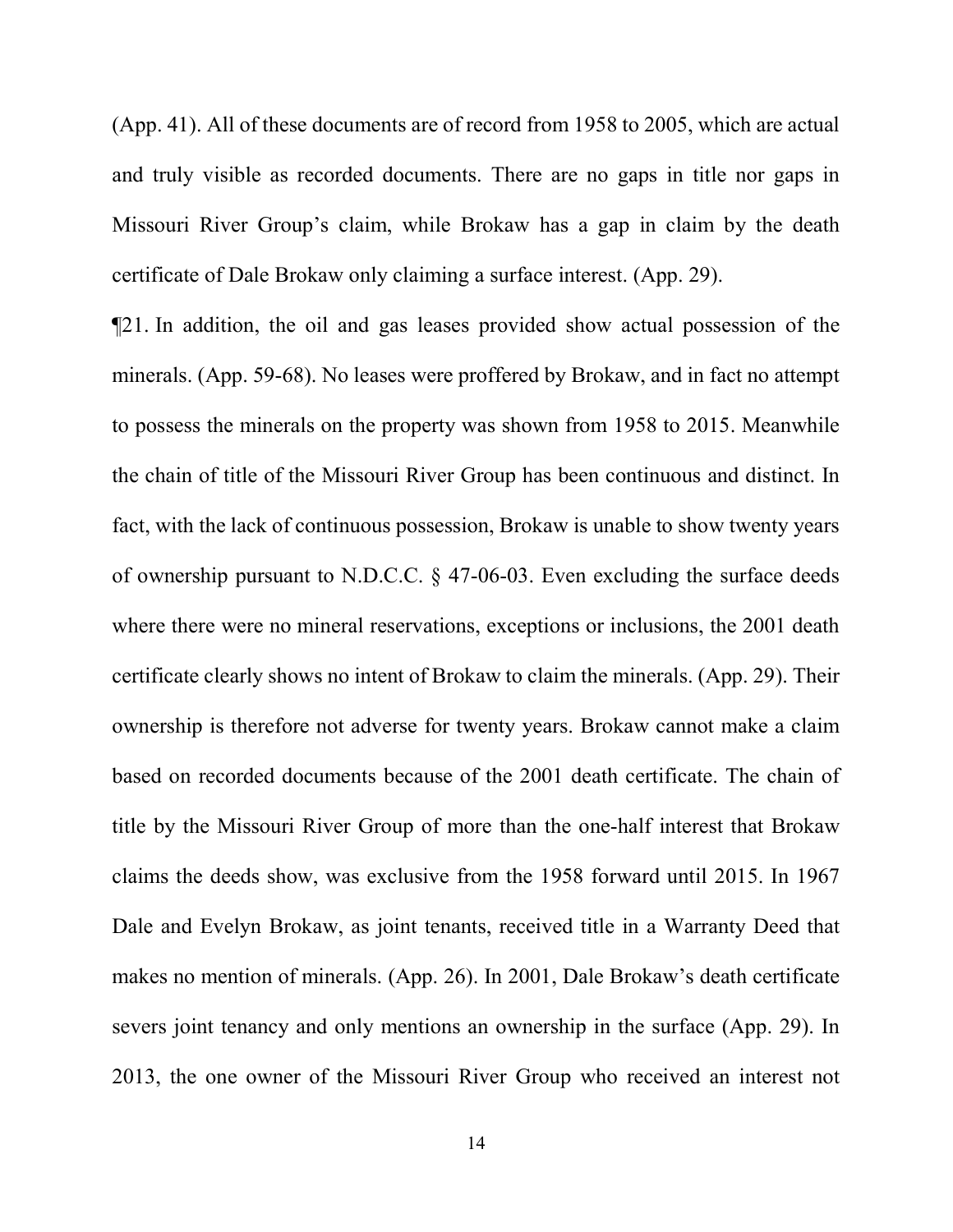delineated in specific amount from North American Royalties, Inc. but merely any remaining interest files a Marketable Record Title Affidavit claiming the one-fourth interest. (App. 69). Nothing happens again for the Brokaws until the 2015 deed from the Estate of Evelyn Brokaw that mentions minerals as "And mineral interest if any lying in and under" the Subject Property. (App. 31). However, Brokaw cannot show that they "exclusively possessed the property or that their possession was hostile." Moody v. Sundley, 2015 ND 204, ¶ 19, 868 N.W.2d 491. The Missouri River Group shows that by all of the documents shown in title.

#### iii. Bona Fide Purchaser For Value

¶22. Another method by which the Missouri River Group can claim is under the bona fide purchaser for value theory. "To become a bona fide purchaser one must have acquired title without notice, actual or constructive, of another's rights and also must have paid value for the same." Ell v. Ell, 295 N.W.2d 143, 153 (N.D. 1980). The inclusion of Martha Brokaw for some unrecorded interest, that may have been her homestead interest, in the judgment does not automatically give her one-half of the interest or any of the minerals. Her interest was vague at best, but the chain of title was clear from that point until 2015, Lyman Brokaw had all of the minerals. There is nothing in the judgment, recorded title nor the lower court's record that proves that Martha Brokaw's name on the judgment meant she owned "as tenants in common." They had notice that Martha was his wife in 1945. The appealed judgment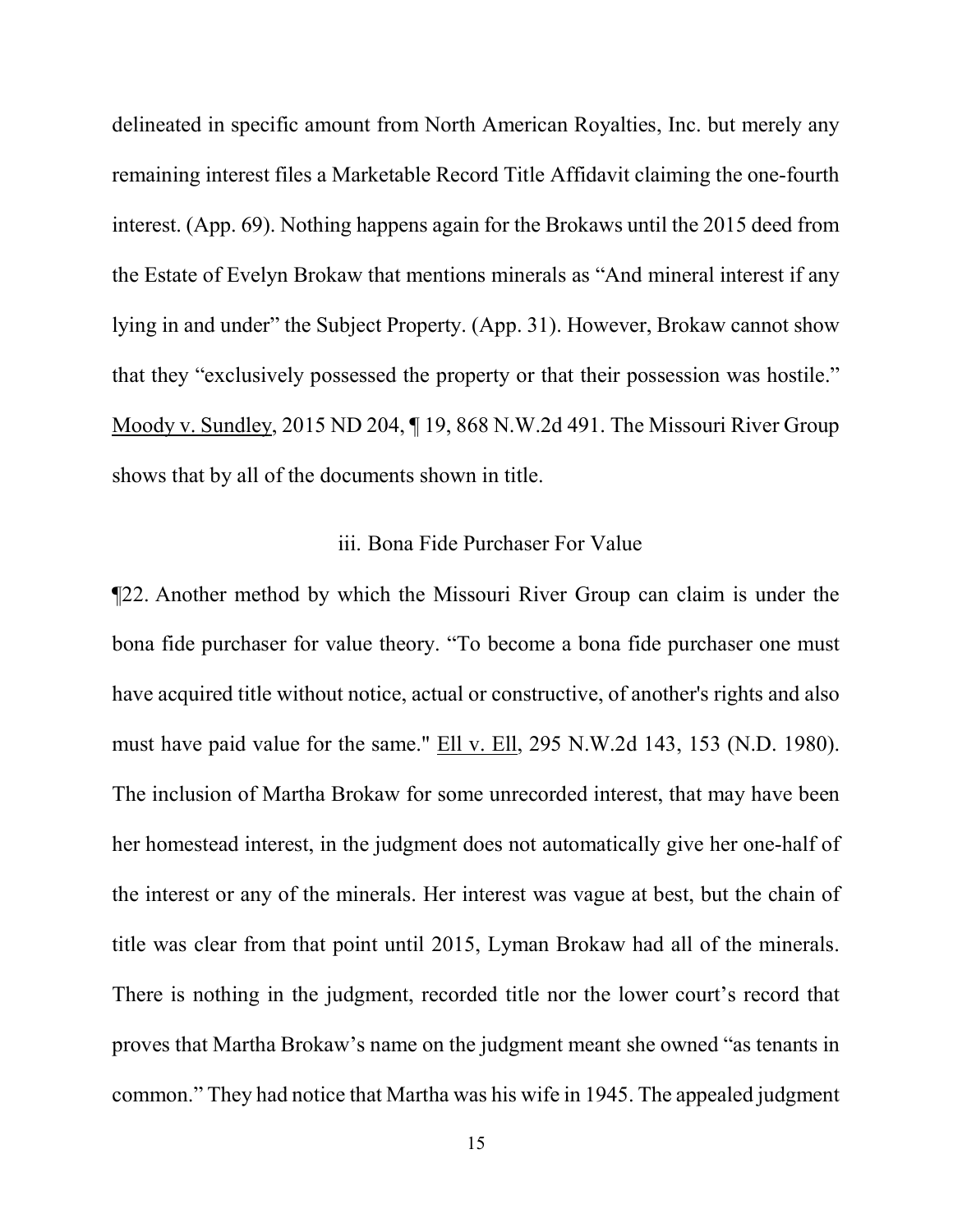indicated the North American Royalties, Inc. (and their successors) owned fee simple absolute to one-half of the minerals in the property. (App. 74). By Brokaw's logic, North American now owns one-half of the minerals as tenants in common with Missouri River Group.

¶23. Whatever interest the judgment may have created in Martha Brokaw, the original purchaser took pains to obtain a title opinion, which at the time of those title transactions did not believe that Martha Brokaw's inclusion in the judgment created an issue with Lyman Brokaw's conveyance of all of the mineral interest. (App. 35). Additionally, there are business records that Missouri River Group did pay for the mineral interests. (App. 37). Some of the Missouri River Group also elected to participate in the well under these minerals and paid expenses. (App. 38). No such claim of separate value on the mineral interest is provided by Brokaw because their interest was treated as a surface interest until 2015.

¶24. Brokaw claims that their entire theory of ownership is that the judgment in 1945 conferred one-half of the ownership in the property in Martha Brokaw. The only case that Brokaw cites is McKenzie County v. Hodel, 467 N.W.2d 701 (N.D. 1991). That case involved whether McKenzie County and the federal government's stipulation that McKenzie County should receive a six and one-quarter percent nonparticipating royalty interest in a judgment pursuant to a condemnation action. Id at 702. The Supreme Court made it clear that these condemnation actions are a different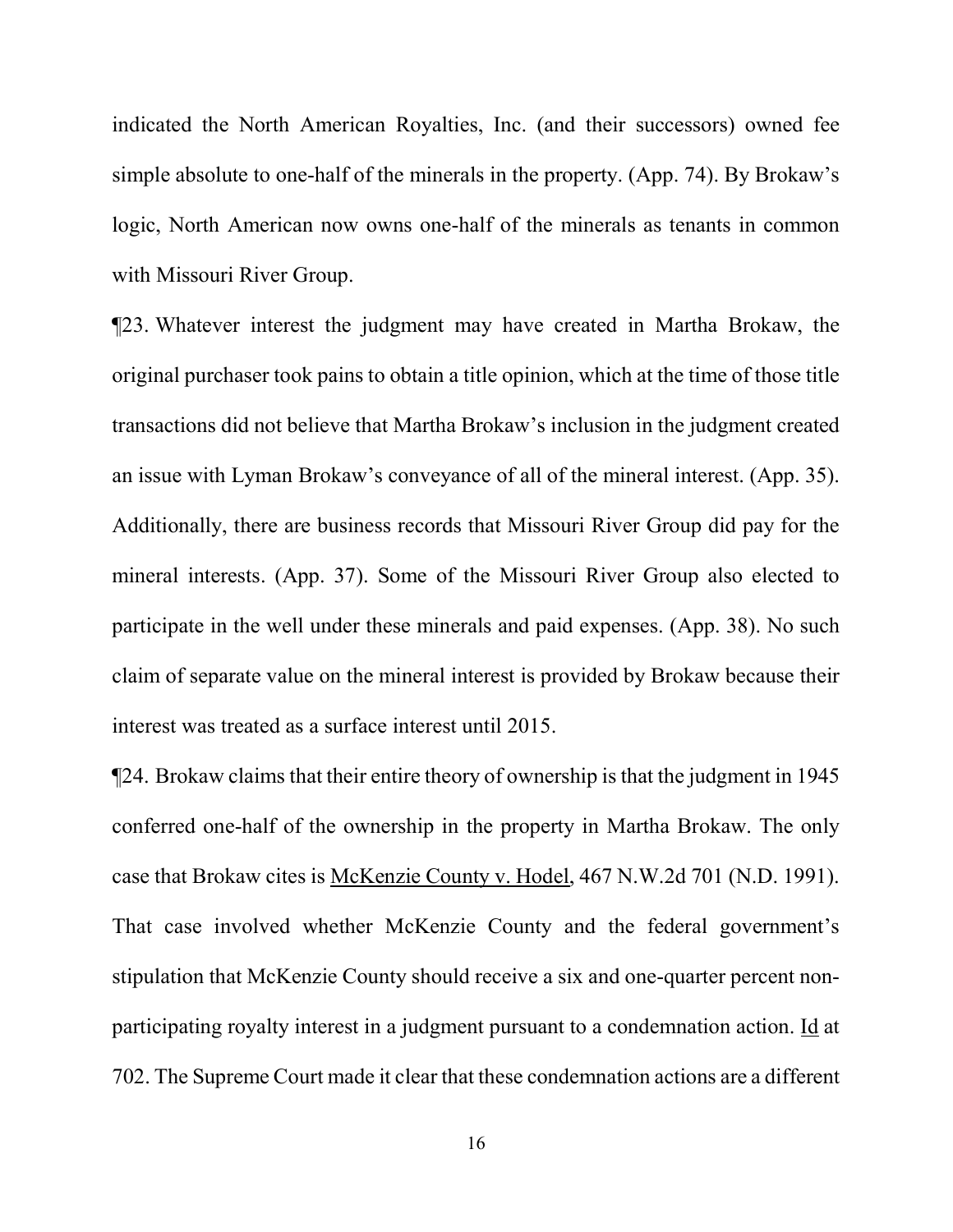result than other types of court judgments, and the case involved written stipulations regarding ownership that were not recorded. Id at 705. This is not a condemnation case, and no stipulation regarding's Martha Brokaw's interest was proffered by Brokaw. This Court need not reach that issue because there is no evidence showing Martha Brokaw's interest other than the 1945 judgment. There is no other evidence to show an unrecorded agreement or anything to define that the interest was as tenants in common or whether it included minerals. With no one left with personal knowledge, the chain of title provides the evidence that whatever interest was included in that judgment, Martha did not have an interest in the minerals.

¶25. The facts in this case resemble more of the Fargo v. D.T.L. case. In a dispute between the City of Fargo and D.T.L. Properties, Inc. over the Black Building and several parking lots, which included the "Vanity Parking Lot," initially the Vanity Parking Lot legal description was included in a bond application inadvertently. City of Fargo v. D.T.L. Properties, Inc., 1997 ND 109, ¶4, 564 N.W.2d 274. During the midst of the financing on this project, Jordahl and Associates, who only had a leasehold interest, executed a warranty deed for the Vanity Parking Lot. Id at ¶5. And in that case as this one, the parties claiming an interest were "put on notice about 'serious questions as to the status of the City Lots title' by several recorded documents." Id at ¶18. Thus, Jordahl, as a stranger to title who is similar to Martha Brokaw in this case, had no interest in fee title.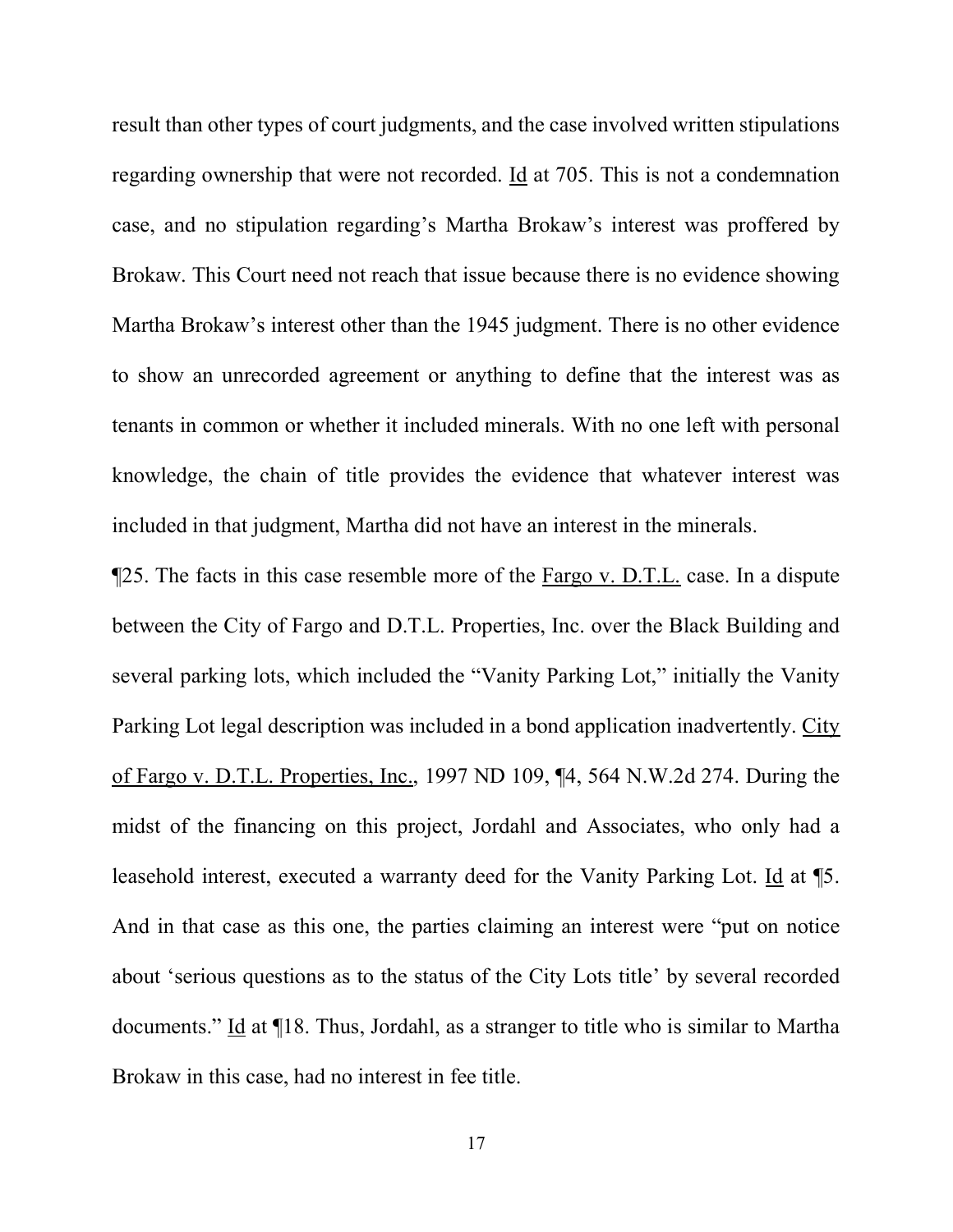¶26. This case is also like many of the Malloy v. Boettcher facts encountered in title. Malloy v. Boettcher, 334 N.W.2d 8 (N.D. 1983). While Malloy is often used in title opinions to include that a stranger to title spouse may obtain a reservation of mineral interest, the holding of the case is much different. Malloy contends that one can "convey a property interest to a third party who is a stranger to the deed or title of the property where that is determined to have been the grantor's intent." Id at 9. Reviewing the chain of title from the date of 1945 deed, Martha and Lyman Brokaw acted like Lyman Brokaw had all of the mineral interest in the property. There is nothing of record to evidence the intent of the parties as to what interest, if any, Martha Brokaw had.

¶27. Brokaw had used Shuck v. Shuck to argue that because the 1945 judgment included Martha Brokaw, then Brokaw must have title to the minerals. Shuck v. Shuck, 44 N.W.2d 767, 771 (ND 1950). If that interpretation was correct, adverse possession and record title concepts would be useless. Instead the Shuck case dealt with whether a deed from a title owner was properly signed and delivered. Id at 772. Nothing in that case stands for the idea that whoever has the oldest deed wins title. ¶28. In fact, the Brokaw's claim is barred by laches. "[T]he party against whom laches is ought to be invoked must be actually or presumptively aware of his rights and must fail to assert them against a party who in good faith permitted his position to become so changed that he could not be restored to his former state." Burlington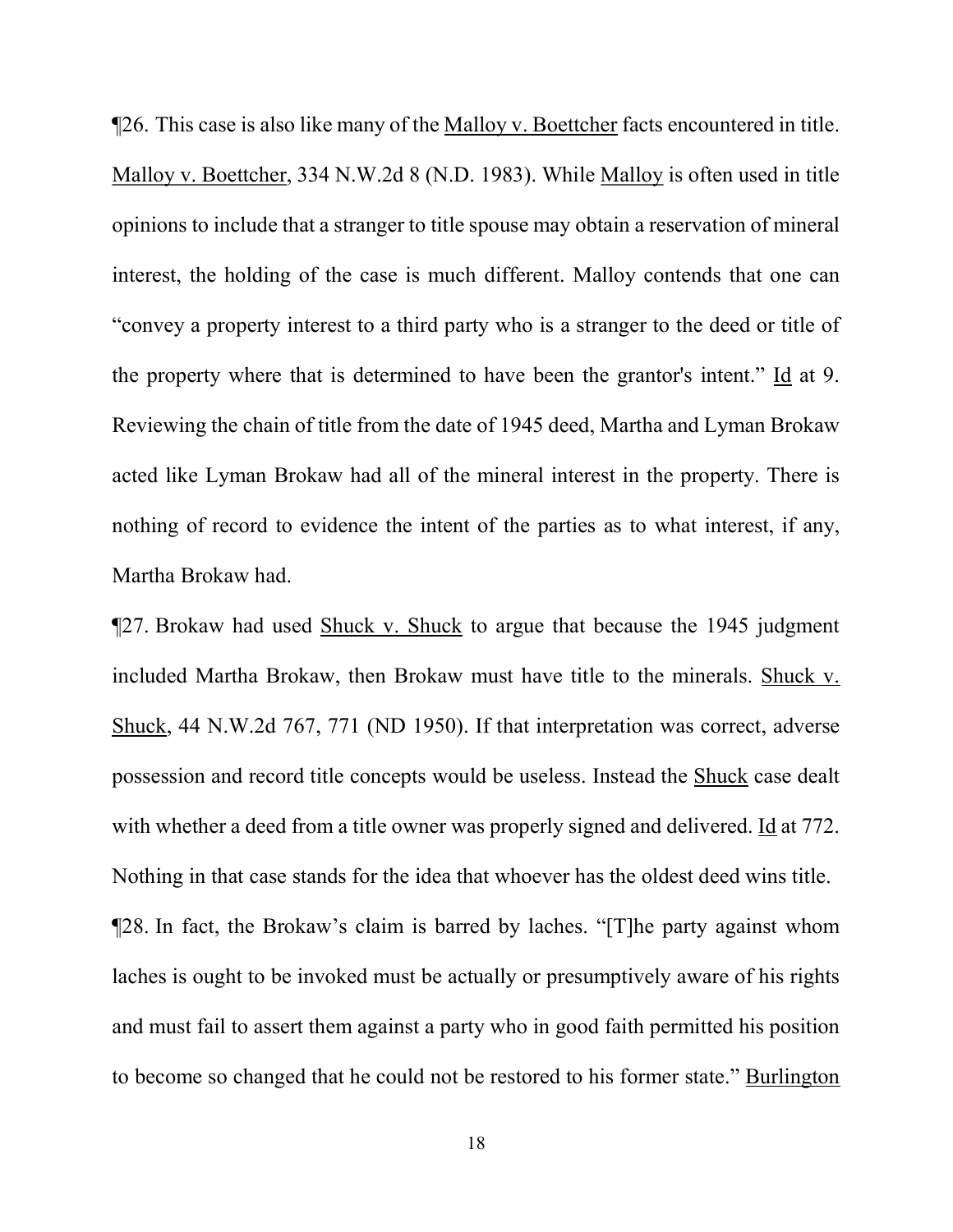Northern, Inc. v. Hall, 322 N.W.2d 233, 242 (ND 1982). In this case no actual claim to the minerals was made by Brokaw through Martha Brokaw nor her successors in title from 1945 until 2015. Brokaw's predecessors in title in 2001 explicitly only claimed surface interests in this property. In fact, "laches is based principally upon the inequity of permitting a claim to be enforced due to change of conditions of the parties because of such delay." Richland County v. State, 180 N.W.2d 649, 657 (N.D. 1970). The change in circumstances that oil development occurred so that now the minerals had more worth is not sufficient. Additionally, allowing mineral holders to act like Lyman's deed was effective until long after Lyman and Martha are dead is inequitable. If that was the claim, it should have been raised at a time that North American could get funds back from Lyman or his widow.

¶29. Meanwhile, a claim to minerals is shown in title in the deeds from the Missouri River Group both before and after the 2001 recording date when minerals are again mentioned by the Brokaw chain of title, including multiple leases. (App. 57-68). In addition, the judgment that conferred an interest to Martha Brokaw lists her as Lyman's wife and that with Lyman, she owned fee simple absolute. This could have been that she had a homestead interest, or that she had some type of other surface interest such as a lease. The tax deed was clear to Lyman solely, and Lyman and his predecessors in title until 2015 acted with the clear intent that Lyman had possession of 100% of the minerals. Whatever interest Martha had in the property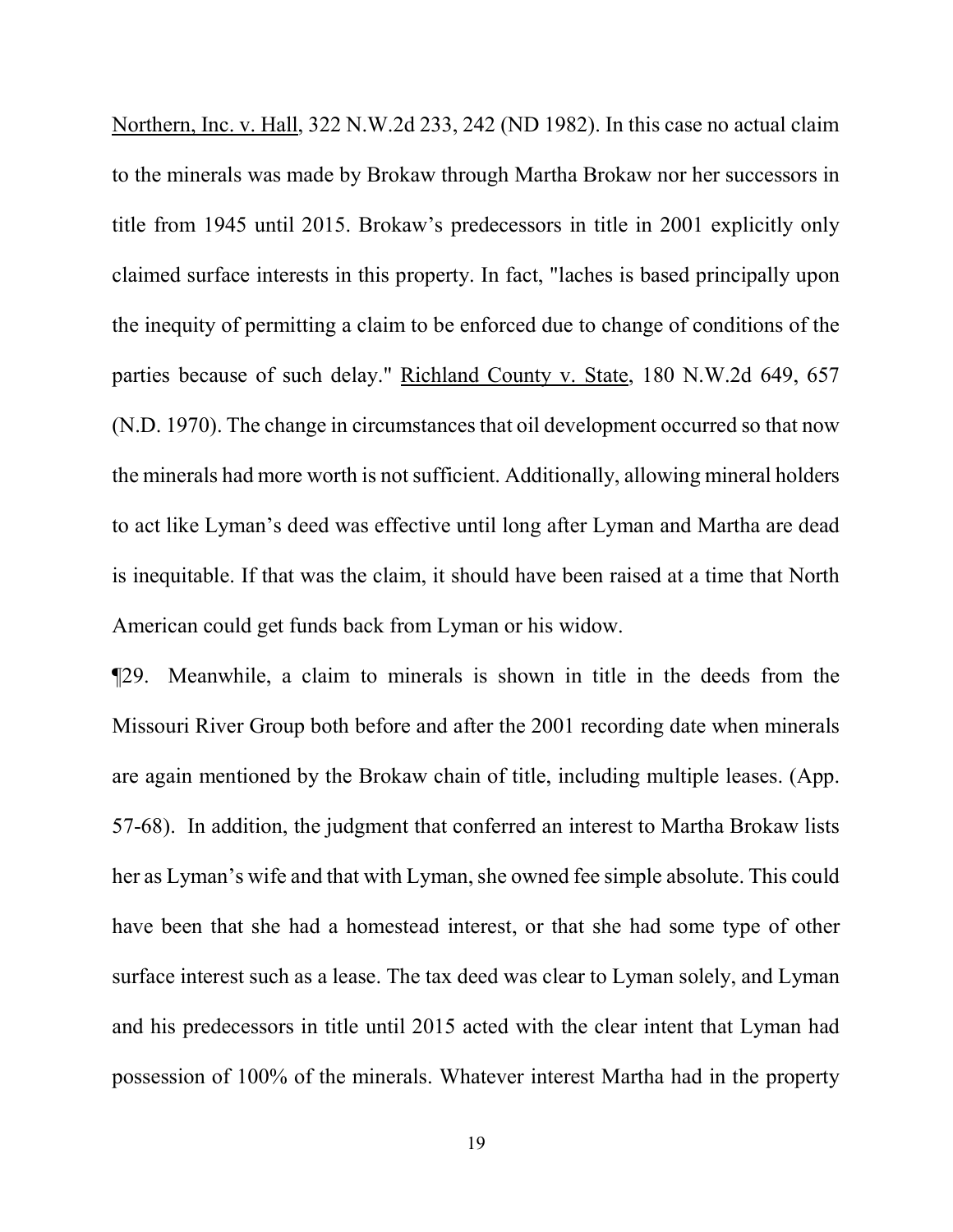was never evidenced by any deed into her name nor was it clear what interest she had pursuant to the judgment. But the actions of the Brokaws until 2015 all point to the idea that Lyman Brokaw had all of the mineral interest in the property.

## **CONCLUSION**

¶30. The Missouri River Group respectfully requests that this Court reverse the lower court's decision and remand for the lower court to enter judgment that Brokaw has no interest in the minerals under the Subject Land and that The Hamill Foundation owns 50% of the minerals, Missouri River Royalty Corporation owns 18.75% of the minerals and Bauer Family LLP owns 6.25% in a de novo review, or alternatively reverse the judgment remove North American Royalties, Inc. as a party in whom title is quieted and instead provide that The Hamill Foundation owns One-Half of the minerals and remand for further findings regarding the underlying arguments to make specific findings regarding the Missouri River Group's possession under the amended N.D.C.C. § 47-19.1-07.

Dated: September 30, 2016. /s/ Jannelle Steger Combs

Jannelle Steger Combs Combs Law Office Attorneys for Appellants 436 Brunswick Drive Bismarck, ND 58503 (701) 751-2742 Attorney ID No.: 05600 jc@combs-law.com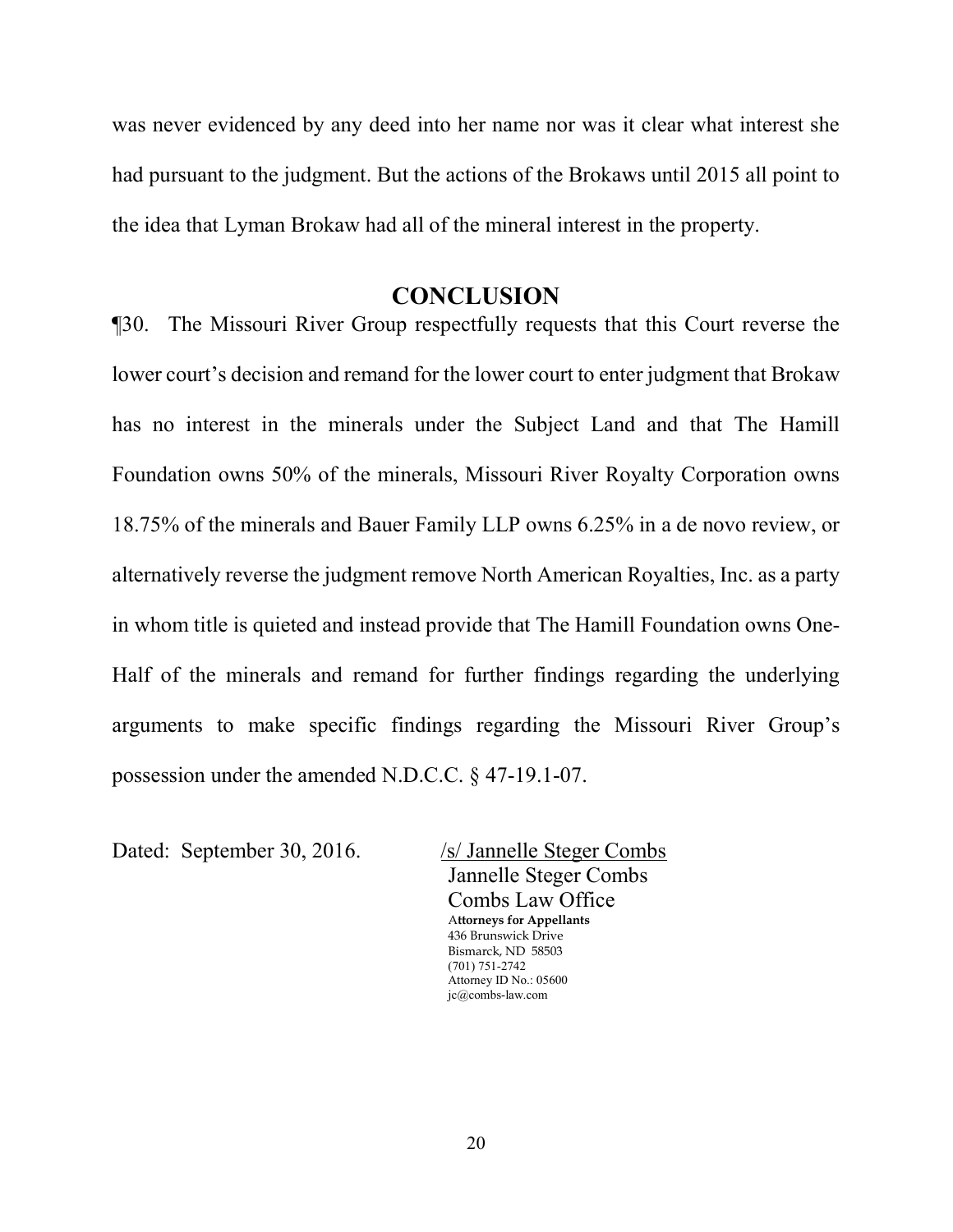#### IN THE SUPREME COURT OF THE STATE OF NORTH DAKOTA

Black Stone Minerals Company, L.P., Missouri River Royalty Corporation, The Hamill Foundation, Bauer Supreme Court Case No. 20160286 Family LLP, Civil Case No. 53-2015-CV-01217

Kate Sarah Brokaw, Gordon Brokaw as Personal Representative of the Estate of Evelyn Brokaw, Gordon Brokaw as Trustee of the Testamentary Trust U/W Of Evelyn G. Brokaw FBO Jacob Gordon Brokaw, Gordon Brokaw as Trustee of the Testamentary Trust U/W Of Evelyn G. Brokaw FBO Emily Sue Brokaw, Kristen Jones, Steven Irgens, James Scott Brokaw, Ryan Kyle Brokaw, Brett Christopher Brokaw, Gordon D. Brokaw, Linda B. Irgens, Martha Brokaw, Lyman G. Brokaw, and all other persons unknown, claiming any estate of interest in or lien or encumbrance upon, the real estate described in the complaint,

# Plaintiffs, **CERTIFICATE OF SERVICE** vs. BY ATTORNEY (N.D.R.App.P.25(d)

Defendants.

1. I, Jannelle Steger Combs, hereby certify that I am an active member of the State Bar of North Dakota, and am not a party to the within action. My business address is 436 Brunswick Drive, Bismarck, North Dakota 58503.

\_\_\_\_\_\_\_\_\_\_\_\_\_\_\_\_\_\_\_\_\_\_\_\_\_\_\_\_\_\_\_\_\_\_\_\_\_\_\_\_\_\_\_\_\_\_\_\_\_\_\_\_\_\_\_\_\_\_\_\_\_\_\_\_\_\_\_\_\_\_\_\_\_\_\_\_\_\_\_\_\_\_\_\_\_

2. That I served a copy of the attached Appellant's Brief to Kate Sarah Brokaw, Gordon Brokaw as Personal Representative of the Estate of Evelyn Brokaw, Gordon Brokaw as Trustee of the Testamentary Trust U/W Of Evelyn G. Brokaw FBO Jacob Gordon Brokaw, Gordon Brokaw as Trustee of the Testamentary Trust U/W Of Evelyn G. Brokaw FBO Emily Sue Brokaw, Kristen Jones, Steven Irgens, James Scott Brokaw, Ryan Kyle Brokaw, Brett Christopher Brokaw, Gordon D. Brokaw, and Linda B. Irgens, at the following e-mail service address on September 30, 2016:

| Dennis Edward Johnson for Brokaw | Ariston E Johnson for Brokaw     |
|----------------------------------|----------------------------------|
| dennis@dakotalawdogs.com         | Ari@dakotalawdogs.com            |
| Aaron Weber for Brokaw           | Allen Goodling for Black Stone   |
| aaron@dakotalawdogs.com          | AGoodling@blackstoneminerals.com |